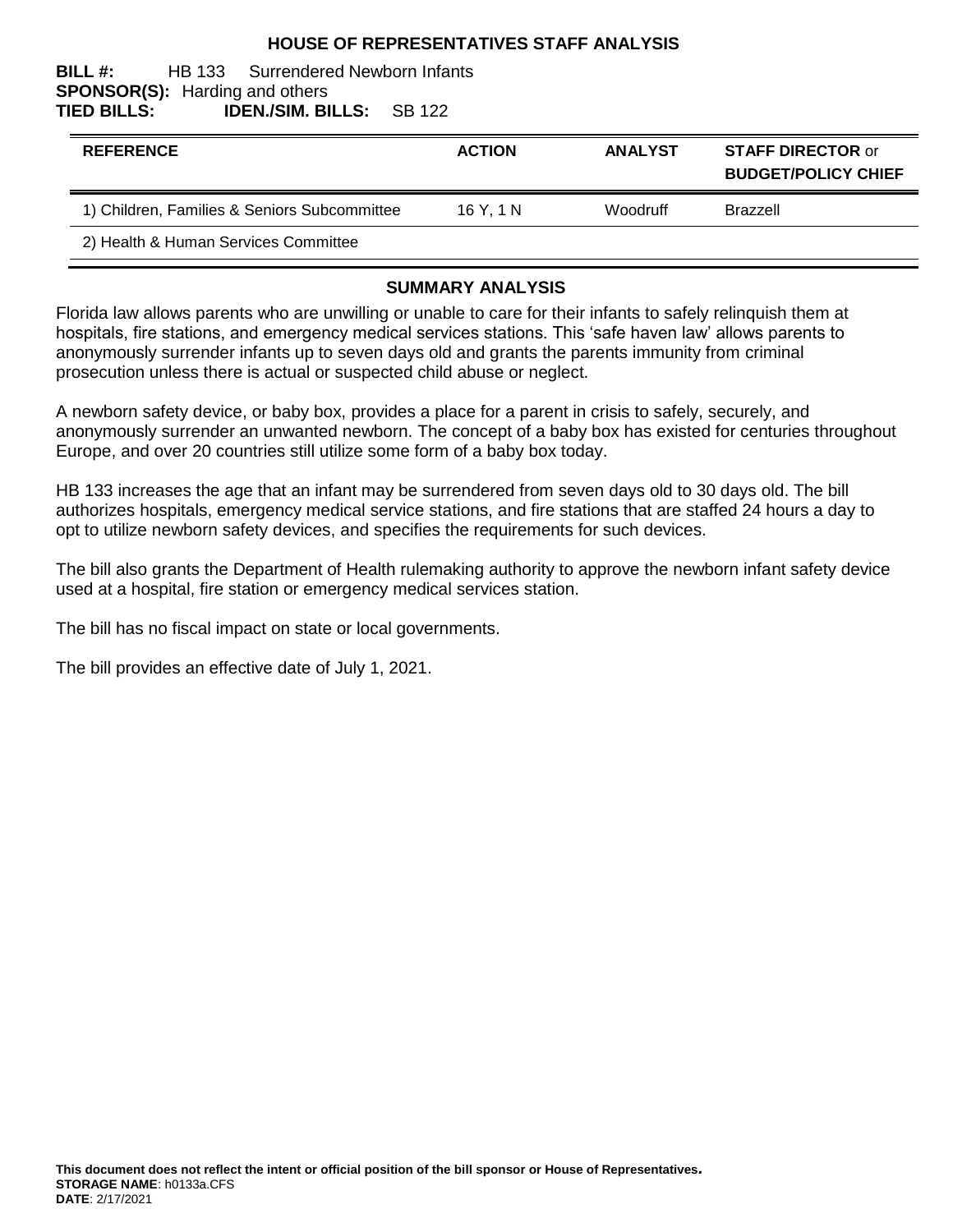### **FULL ANALYSIS**

### **I. SUBSTANTIVE ANALYSIS**

#### A. EFFECT OF PROPOSED CHANGES:

#### **Background**

#### Safe Haven Laws

Safe haven laws allow parents or agents of the parents to safely relinquish babies at designated locations while remaining anonymous, and confer immunity from criminal liability and prosecution for child endangerment, abandonment, or neglect.<sup>1</sup> The purpose of safe haven laws is to ensure that abandoned infants are left with those who can provide immediate care necessary for the children's safety and wellbeing.<sup>2</sup>

In 1999, Texas was the first state to enact safe haven legislation.<sup>3</sup> Now each of the 50 states, the District of Columbia, and Puerto Rico all have variations of safe haven laws.<sup>4</sup> In 11 states and Puerto Rico, only infants who are up to 72 hours old may be relinquished to a designated site, and in 19 states infants are accepted up to one month old.<sup>5</sup> Additionally, 16 states and Puerto Rico require parents to surrender their infants only to a hospital, emergency medical services provider, or healthcare facility.<sup>6</sup> In 27 states, fire stations are also designated as safe haven providers.<sup>7</sup> Personnel at police stations or other law enforcement agencies may accept infants in 25 states.<sup>8</sup>

Thirty-five states and the District of Columbia expressly preserve the anonymity of the person relinguishing an infant.<sup>9</sup>

#### Newborn Safety Devices

For centuries, mothers throughout Europe have surrendered their babies in hatches or crib structures, commonly referred to as "foundling wheels" or "baby boxes," at the entrance of a place of worship, a charity organization, or hospital.<sup>10</sup> The modern-day newborn safety device was created in South Africa in 1999, in which mothers placed their child in a hatch in a church wall and the door automatically locked, sending a signal to care workers inside.<sup>11</sup>

 $\overline{a}$ 

**STORAGE NAME**: h0133a.CFS **PAGE: 2 DATE**: 2/17/2021 <sup>11</sup> *Baby Boxes Allow Mothers to Drop-off Unwanted Children*, APOLITICAL (Aug. 22, 2019), [https://apolitical.co/solution\\_article/baby-boxes-allow-mothers-to-drop-off-unwanted-children](https://apolitical.co/solution_article/baby-boxes-allow-mothers-to-drop-off-unwanted-children)

<sup>1</sup> *Infant Safe Haven Laws*, Child Welfare Information Gateway (Dec. 2016), <https://www.childwelfare.gov/pubPDFs/safehaven.pdf>

<sup>2</sup> *Id.* 

<sup>3</sup> NY Legislative Counsel Bureau, *A Study of Infant Abandonment Legislation*,

<https://www.leg.state.nv.us/Division/Research/Publications/Bkground/BP01-03.pdf> (last visited Feb. 4, 2021). 4 *Id.*

<sup>5</sup> *Id.*

<sup>6</sup> *Supra* note 1.

<sup>7</sup> *Id.*

<sup>8</sup> *Id.* 

<sup>9</sup> Infant Abandonment, Guttmacher Institute (Feb. 2021), [https://www.guttmacher.org/state-policy/explore/infant](https://www.guttmacher.org/state-policy/explore/infant-abandonment)[abandonment.](https://www.guttmacher.org/state-policy/explore/infant-abandonment)

<sup>10</sup> Atsushi Asai, *Should We Maintain Baby Hatches in Our Society?*, BMC Med. Ethics (Feb. 22, 2013), <https://www.ncbi.nlm.nih.gov/pmc/articles/PMC3586365/#B1>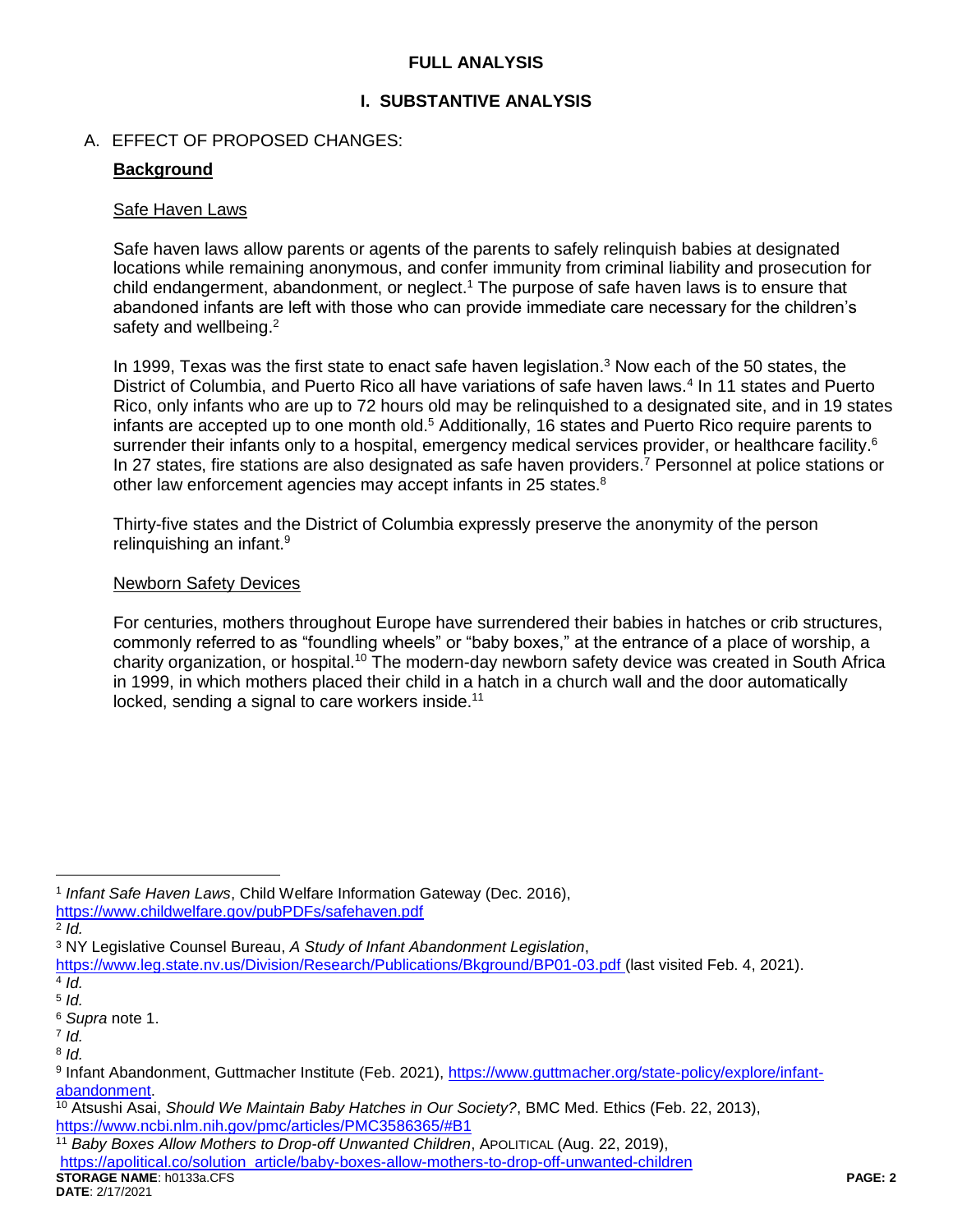Over 20 countries currently have some form of baby boxes, including Austria, Germany, Italy, Poland, Portugal, and Slovakia.<sup>12</sup> Approximately 200 baby boxes have been installed across Europe in the past decade.<sup>13</sup>

### *Safe Haven Baby Boxes*

Safe Haven Baby Boxes, Inc. is a nonprofit corporation in Indiana.<sup>14</sup> The nonprofit has patented a device for receiving a surrendered baby,<sup>15</sup> trademarked as a "Safe Haven Baby Box".<sup>16</sup> The federal Food and Drug Administration has determined that a Safe Haven Baby Box is not a medical "device" under the federal Food, Drug, and Cosmetic Act, and therefore is not required to comply with the requirements of the act.<sup>17</sup>

There are currently 56 Safe Haven Baby Boxes across five states.<sup>18</sup>

### Florida Safe Haven Law

Florida enacted safe haven legislation in 2000 in response to tragedies of newborn abandonment at unsafe locations, such as public restrooms or trash receptacles.<sup>19</sup> The law authorizes parents to surrender a newborn infant up to seven days old at a hospital, fire station or emergency medical service station. It creates a presumption that the parent consents to the termination of their parental rights<sup>20</sup> and for the transport and medical treatment for the child.<sup>21</sup> The law expressly grants the parents a right to anonymity and to not be pursued, unless the parent seeks to reclaim the newborn infant.<sup>22</sup> If the newborn infant is born in a hospital, the hospital registrars must complete the infant's birth certificate without naming the mother, if she requests it and expresses an intent to leave without the infant and not return.<sup>23</sup> The law also grants the parents immunity from criminal prosecution unless there is actual or suspected abuse or neglect of the infant.<sup>24</sup>

The Florida safe haven law requires hospitals, fire stations, and emergency medical services stations that are staffed with full-time firefighters or emergency medical technicians to accept any newborn infant left with a firefighter or emergency medical technician. The law does not specify any training required for personnel who might receive infants at these facilities, nor does it direct them on how to interact with individuals surrendering infants other than specifying that those relinquishing infants have a right to remain anonymous and not be pursued or followed unless the parent seeks to reclaim the infant. The law grants emergency medical technicians, paramedics and fire department staff immunity from criminal and civil liability, except in situations of negligence, when acting in good faith for a surrendered infant.<sup>25</sup>

 $\overline{a}$ 

<sup>17</sup> Letter from U.S. Food and Drug Administration to Safe Haven Baby Boxes, Inc. (dated Feb. 15, 2019) available at [https://img1.wsimg.com/blobby/go/0e1dea24-4aa4-477a-b7dd-](https://img1.wsimg.com/blobby/go/0e1dea24-4aa4-477a-b7dd-0e668b1de6d1/downloads/C180100.Letter.pdf?ver=1610398180478)

**STORAGE NAME**: h0133a.CFS **PAGE: 3 DATE**: 2/17/2021 <sup>25</sup> S. 383.50(3), F.S.

<sup>12</sup> European Commission, *Child Abandonment and Its Prevention,* 

[http://ec.europa.eu/justice/grants/results/daphne-toolkit/content/child-abandonment-and-its-prevention\\_en](http://ec.europa.eu/justice/grants/results/daphne-toolkit/content/child-abandonment-and-its-prevention_en) (last visited Feb. 4, 2021).

<sup>13</sup> Amber Hildebrandt, *The Revival of 'Baby Boxes' for Unwanted Infants*, CBC NEWS (May 07, 2013), <https://www.cbc.ca/news/canada/the-revival-of-baby-boxes-for-unwanted-infants-1.1357615>

<sup>14</sup> United States Patent (dated Apr. 29, 2020), *available at* [https://img1.wsimg.com/blobby/go/0e1dea24-4aa4-477a-b7dd-](https://img1.wsimg.com/blobby/go/0e1dea24-4aa4-477a-b7dd-0e668b1de6d1/downloads/Patent%20.pdf?ver=1610398180477)[0e668b1de6d1/downloads/Patent%20.pdf?ver=1610398180477](https://img1.wsimg.com/blobby/go/0e1dea24-4aa4-477a-b7dd-0e668b1de6d1/downloads/Patent%20.pdf?ver=1610398180477) (last visited Feb. 9, 2021).

 $15$  *Id.* 

<sup>16</sup> Trademark Certificate (registered Oct. 15, 2019) *available at* https://img1.wsimg.com/blobby/go/0e1dea24-4aa4-477ab7dd-0e668b1de6d1/downloads/Tradmark%20Certificate.pdf?ver=1610398180478 (last visited Feb 9, 2021).

[<sup>0</sup>e668b1de6d1/downloads/C180100.Letter.pdf?ver=1610398180478](https://img1.wsimg.com/blobby/go/0e1dea24-4aa4-477a-b7dd-0e668b1de6d1/downloads/C180100.Letter.pdf?ver=1610398180478) (last visited Feb. 9, 2021).

<sup>18</sup> Safe Haven Baby Boxes, *Baby Box Locations,* <https://shbb.org/locations> (last visited Feb. 4, 2021).

<sup>19</sup> S. 383.50, F.S.; *see* Ch. 2000-188, Laws of Fla.

<sup>20</sup> S. 63.0423, F.S.

<sup>21</sup> S. 383.50, F.S.

<sup>22</sup> S. 383.50(5), F.S.

<sup>23</sup> *Id*.

<sup>24</sup> S. 383.50(10), F.S.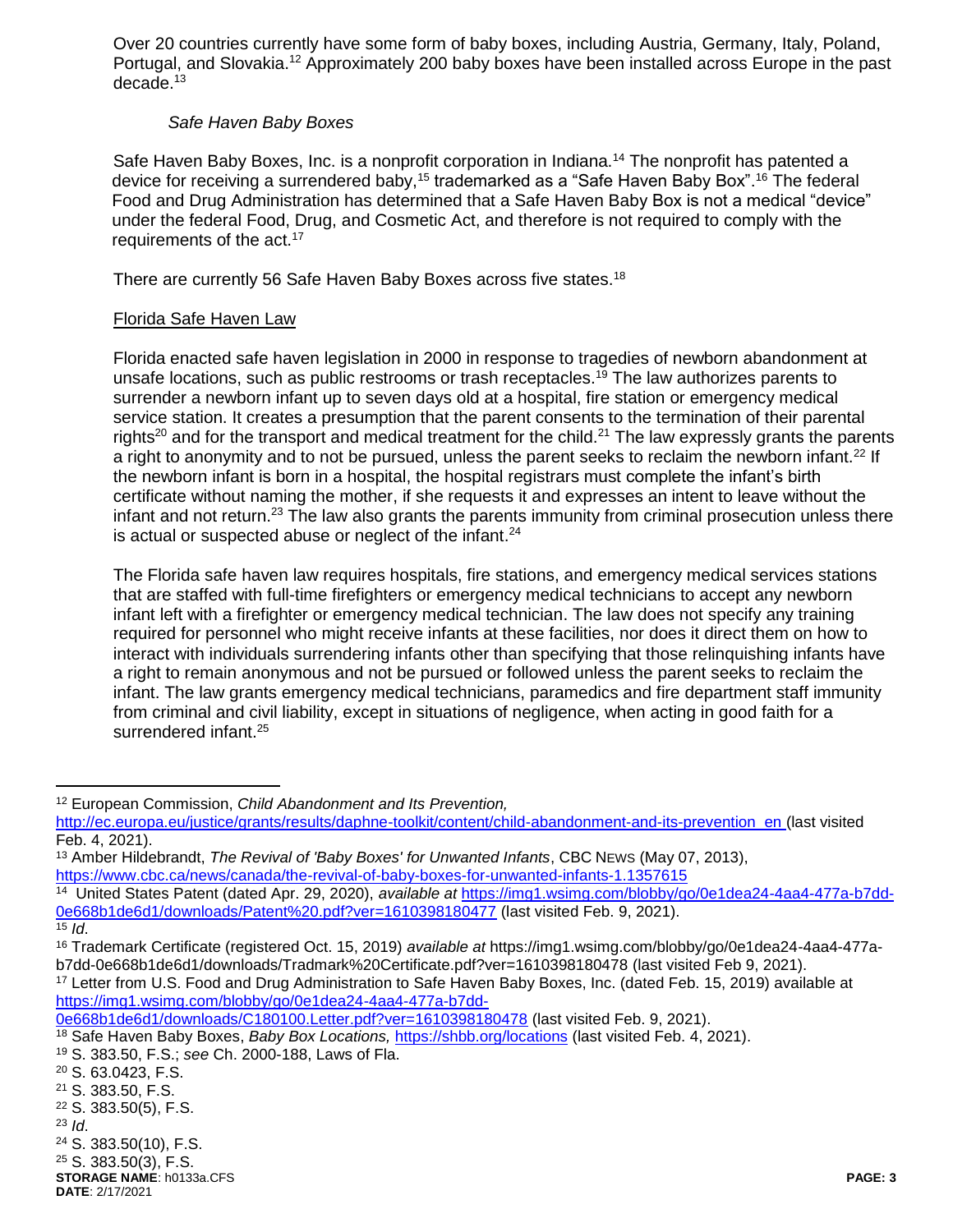Since 2000, approximately 324 newborns have been surrendered at a safe haven in Florida. In that time, 62 infants are known to have been unsafely abandoned, of which 32 died. $^{26}$ 

## *Florida's Baby Box*

In December, an Ocala fire department unveiled the first baby box installed in Florida.<sup>27</sup> The fire department utilizes the Safe Haven Baby Box. It is electronically monitored and equipped to notify 911 as soon as the outer door is open. Once a parent has placed the baby in the padded box, the door will automatically lock and a silent alarm is triggered alerting personnel that a baby needs to be picked up.<sup>28</sup> The box is similar to an incubator, with heating and cooling functions to keep the baby safe until help arrives.<sup>29</sup> The baby box cost approximately \$15,000 to install.<sup>30</sup>

## Florida Department of Health

The purpose of the Department of Health (DOH) is to protect and promote the health of all residents and visitors in Florida.<sup>31</sup> Under current law, the DOH must:

- Identify, diagnose, and conduct surveillance of diseases and health conditions in the state and accumulate the health statistics necessary to establish trends.
- Implement interventions that prevent or limit the impact or spread of diseases and health conditions.
- Collect, manage, and analyze vital statistics and other health data to inform the public and formulate public health policy and planning.
- Maintain and coordinate preparedness for and responses to public health emergencies in the state.
- Provide or ensure the provision of quality health care and related services to identified populations in the state.
- Regulate health practitioners for the preservation of the health, safety, and welfare of the public.

DOH does not currently have any statutory function of approving any medical or other type of device.

When Florida's safe haven law was first passed in 2000, it required DOH to work in conjunction with the Department of Children and Families to produce a media campaign. This campaign promotes safe placement alternatives for newborn infants, informs the public of the confidentiality and limited immunity from criminal prosecution offered to a parent who leaves a newborn infant at a hospital or a fire station, educates parents of their rights to reclaim or claim their newborn infant within specified time periods, and publicizes adoption procedures.<sup>32</sup> In accordance with specific appropriation, line 529, of the 2020- 21 General Appropriations Act, DOH currently has a contract with the non-profit organization A Safe Haven for Newborns to provide statewide community outreach and awareness to prevent the loss of infant life by educating the public on where to obtain and the identification of safe venues for parents considering abandoning their infants.<sup>33</sup>

<sup>27</sup> *Ocala Fire Rescue Unveils Florida's First Haven Baby Box* (Dec. 15, 2020),

 $\overline{a}$ 

<sup>26</sup> A Safe Haven for Newborns, Safe Haven Statistics, https://asafehavenfornewborns.com/what-we-do/safe-havenstatistics/ (last visited Feb. 4, 2021).

<https://www.ocalafl.org/Home/Components/News/News/13495/577?npage=3>

<sup>&</sup>lt;sup>28</sup> Safe Haven Baby Boxes, *How Does It Work, <https://shbb.org/resources>* (last visited Feb. 4, 2021).

<sup>29</sup> Jennie Runevitch, *Safe Haven Baby Boxes: Here's How They Work*, WTHR-TV CHANNEL 13 (Oct. 18, 2019), <https://www.wthr.com/article/safe-haven-baby-boxes-heres-how-they-work>

<sup>&</sup>lt;sup>30</sup> Austin L. Miller, Ocala gets Florida's Fist Baby Box, A Safe Drop-Off When Parents Can't Care for Baby, Ocala Star Banner (Dec. 16, 2020), https://www.ocala.com/story/news/2020/12/16/baby-box-safe-haven-ocala-florida/3912696001/. <sup>31</sup> S. 20.43, F.S.

<sup>32</sup> Ch. 2000-188, Laws of Fla.

**STORAGE NAME**: h0133a.CFS **PAGE: 4** <sup>33</sup> Florida Department of Health Agency Bill Analysis for HB 133; *See also* 2019, HB 5001, General Appropriations Act in specific appropriations 529.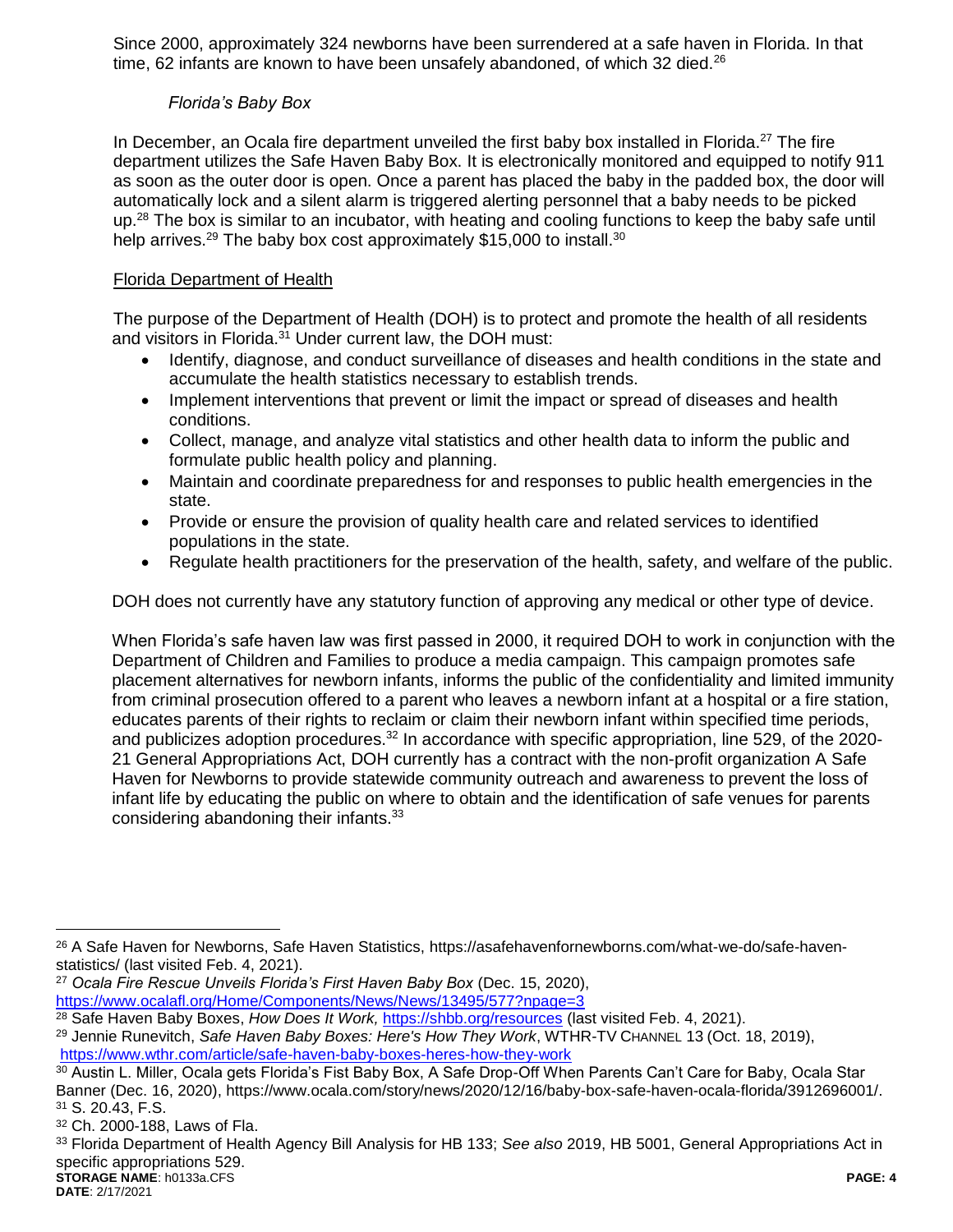### **Effect of Proposed Changes**

HB 133 amends Florida's safe haven law to increase the infant age limit for a parent to surrender a newborn infant at a safe haven location from seven days old to 30 days old. This gives parents more time to make this decision, possibly preventing the unsafe abandonment of infants older than seven days.

The bill also authorizes the use of newborn safety devices, or baby boxes, at the designated safe haven sites, if they are staffed 24 hours a day.

The bill also requires the Department of Health to approve the newborn infant safety device used at a hospital, fire station or emergency medical services station.

The boxes must be physically part of the hospital, fire station or emergency medical services station, and installed in an exterior wall. The boxes must have an exterior point of access that locks. The boxes must have an interior point of access in an area that is conspicuous and visible to facility employees. Placing an infant inside the box must automatically trigger an alarm inside the building to alert individuals inside the building to safely retrieve the newborn infant.

The bill requires facilities that use a newborn safety device to check the device at least twice daily and test the device at least once weekly to ensure that the alarm system is in working order.

The bill makes all the provisions in the current safe haven law applicable to surrendering an infant using a baby box, including parental consent for the child's transport and medical treatment, consent to termination of parental rights, the right to anonymity and non-pursuit, and the immunities for both the parents and the receiving facility's staff.

B. SECTION DIRECTORY:

**Section 1:** Amends s. 383.50, F.S., relating to the treatment of a surrendered newborn infant. **Section 2:** Amends s. 63.0423, F.S., relating to procedures with respect to surrendered newborn infants.

**Section 3: Provides an effective date.** 

# **II. FISCAL ANALYSIS & ECONOMIC IMPACT STATEMENT**

- A. FISCAL IMPACT ON STATE GOVERNMENT:
	- 1. Revenues:

None.

2. Expenditures:

None.

### B. FISCAL IMPACT ON LOCAL GOVERNMENTS:

1. Revenues:

None.